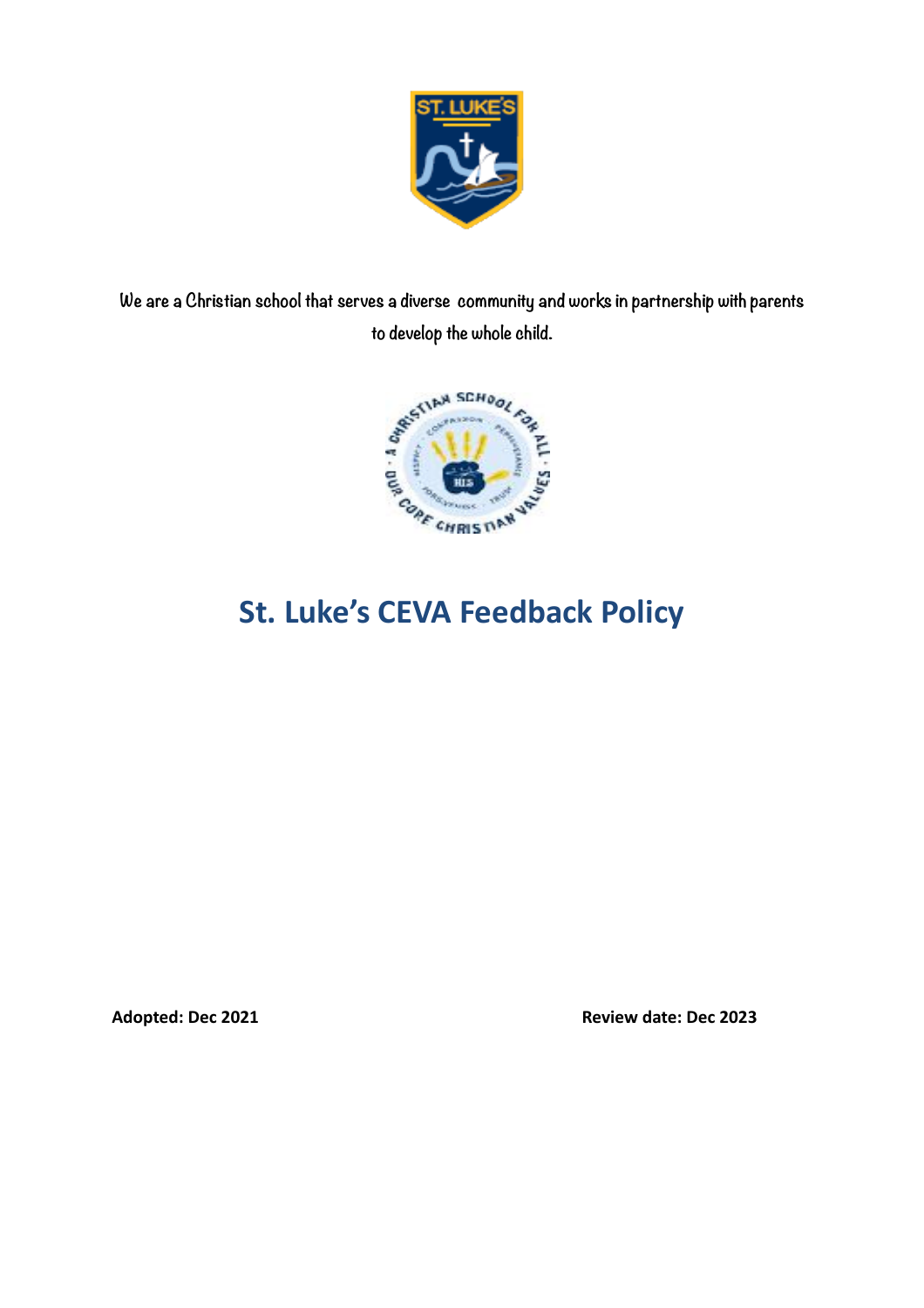### **Rationale**

#### *'Standards are raised only by changes which are put into direct effect by teachers and pupils in classrooms. There is a body of firm evidence that formative assessment is an essential feature of classroom work and that development of it can raise standards.'*

#### **Dylan William and Paul Black ('Inside the Black Box')**

Feedback is only of use if it is completed in a timely manner, supports learning by influencing planning, intervention and identifies those who are ready for additional challenges or require further support. This feedback policy has been updated in conjunction with a NPQSL project. Consistent application of the updated policy should result in accelerated pupil progress, a reduction in the amount of written feedback which will be replaced with oral feedback and a reduced teacher workload outside of school hours. This has been driven by the latest research which found *'that written marking had become unnecessarily burdensome for teachers and recommended that all marking should be driven by professional judgement and be "meaningful, manageable and motivating".*

#### **(Elliott et al,2016, A Marked Improvement)**

#### *Feedback strategies*

Below are a range of strategies that can support staff in providing meaningful feedback that supports pupils within their learning and allows teachers to accurately gauge the level of pupils' understanding and the necessary response which should then be built into teacher's planning (see appendix 1). It is expected that staff will apply a rich mixture of the following strategies, using their professional judgment in deciding which will promote learning. In all cases, **it is expected that teachers regularly review books, and immediately address misconceptions and concerns** in order that no pupil begins to fall behind or allows misconceptions to develop. This will be monitored by SLT and subject leaders through a mixture of book looks and pupil voice.

#### **Non - negotiables -**

#### **Learning sheets**

Learning sheets should be produced at the start of each week for Topic and RE books. These sheets should detail the outcomes for the coming week. A column should be provided for the date and an additional space should be provided for pupils to write a self evaluation. All books should also include a section where key vocabulary for the week is detailed (see appendix 1). The learning sheet for each subject should then be stuck into the relevant book before pupils start recording work for that week.

When a pupil meets the outcome, this should be dated by the teacher or pupil (if appropriate). If the outcome is not met this should be highlighted orange. If the outcome is not met due to the lesson not being taught, the outcome should be carried over to the following week.

#### **Highlighter**

This should be used in all lessons to identify work that is incorrect, pupils will then revisit using Purple Pens of Progress, it is not necessary for all incorrect work to be highlighted but, teacher judgement should be used to determine if it is a simple error or an underlying lack of understanding.

#### **Highlighted Box**

Use a yellow highlighter and draw a box around a section of work. This is the section of work that the pupil must then aim to improve. If using highlighted Box, time **must** be given at the start of the next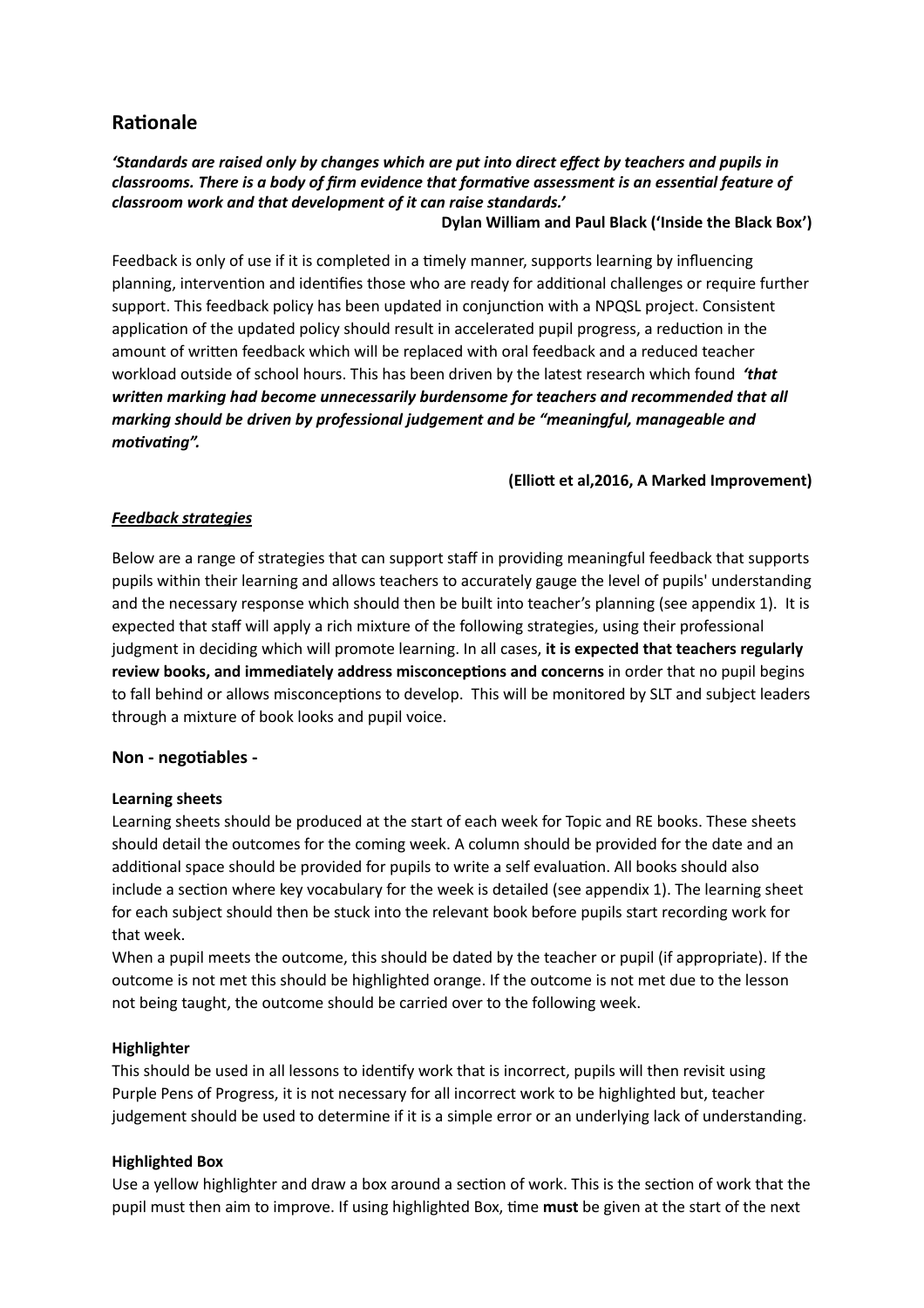lesson or in the current lesson for pupils to work on using their Purple Pens of Progress. Highlighted Box marking can be used to provide a challenge to pupils by simply drawing around the section and pupils determining what they need to improve. Or, by providing detailed coding so that feedback is scaffolded. Responses to highlighted Box marking must be checked to ensure pupils have identified the correct improvements. Improvements can relate to any aspect of work and do not have to be writing specific.

#### **Live Feedback**

Staff should use Live Feedback in lessons, this will provide teachers with an opportunity to identify needs within their cohort. These would be normally noted by the use of yellow highlighter and marking code by staff in green in the pupil's book and evidenced through the use of Purple Pens of Progress and also pupil voice. Class teachers should ensure that they are working with small groups at a time, that they avoid spending too long with each group and that feedback given is clear and concise and linked to the outcomes.

#### **Coding**

Coding is a formative feedback tool to be used across all subjects. It is expected that this would celebrate the achievements and progress of the child whilst providing next steps that can be met within the current or next unit.

• KS1 and 2 should also adhere to the following marking code which should be displayed in all classes:

| Spelling<br>Missing word<br>Grammar |
|-------------------------------------|
|                                     |
|                                     |
|                                     |
| Punctuation                         |
| Unclear                             |
| Handwriting                         |
| Presentation                        |
| Paragraphs                          |
| Finger space                        |
| Vocabulary                          |
| Capital letters                     |
|                                     |
|                                     |
|                                     |

Class teachers will use their professional judgement when deciding which parts of the code are relevant for their class or particular pupils. Teachers should mark based on individual need and level of independence e.g above the mistake or in the margin. Mistakes (where a child has shown they are normally able to meet the success criteria but has in this instance not applied it) should be coded, but the answer should not be provided. An error (where it is apparent there is an underlying lack of understanding) can be coded, and a comment could also be provided as a clue or hint to enable the pupil to carry out the correct action, or verbal cues provided; either response will ensure that pupils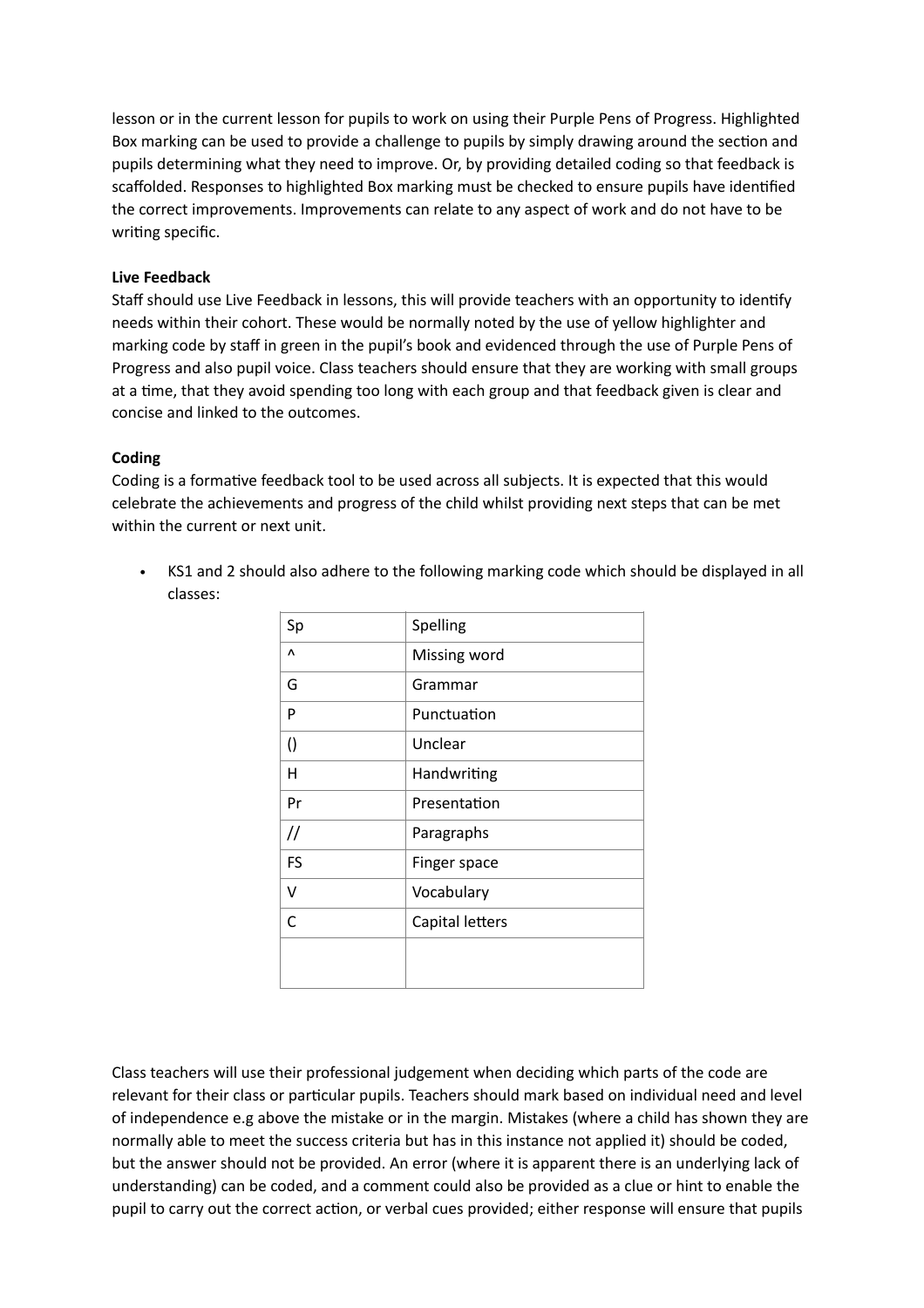are taking responsibility for their learning and thinking about their work and how best to correct it. If using comments ensure that these link to the reason for a pupil not meeting a particular outcome or LQ and should begin with 'Not yet because…' to encourage a growth mindset in pupils. Coding can be accompanied by a short comment but only if it will aid pupil progress.

#### **Self assessment**

At the end of a session pupils are provided with the answers to set work and then use a coloured pencil to assess and edit their work. This must be followed up with a book look to determine pupil understanding.

#### **Purple Pens of Progress**

Each class needs to have 30 pens for pupils to use as their **'Purple Pens of Progress'**. Purple Pens of Progress must not be used by an adult. These must be used for pupils to write all of their comments about their learning and responses to feedback from adults. It is expected that 'Purple Pens of Progress' is used in all books as it will provide evidence of adult feedback and assessment.

#### **Dedicated Improvement and Reflection Time (DIRT)**

DIRT time should feature in key lessons based on metacognition questions around what they have learnt, how they have learnt best and what their next steps may be. There should also be DIRT time at the end of **each week** to **complete the weekly overview sheets and self evaluations**.

**Journaling -** at the end of each week children reflect on their learning in maths with something they can do and their next steps.

#### *Feedback expectations*

- Extended writing (**at least once a fortnight**) should be a presentation piece with no teacher feedback or pupil editing, the pupils should receive feedback on their last draft or planning in GPS books, using one of the above strategies, and pupils should be given appropriate time to respond to feedback before writing up their final version in their books or typing this up.
- In creative writing pupils are encouraged to seek feedback from adults.
- Once pupils have achieved the outcome then the date should be written in the relevant box on the weekly learning sheet.
- It is not expected that correct work is marked in arithmetic exercises and only incorrect work should be highlighted, with the date written on the learning sheet if the teacher thinks the outcome has been met.
- Books should be scanned during the lesson when timely and relevant feedback can be given to the child and they can act on this - any improvements as a result of this should be done in a purple pen.

#### **SEND Targets**

Please highlight achieved SEN targets in blue and log date in the back of the book on the SEN target sheet.

#### **Alternative strategies - Editing stations (see appendix 2)**

The class should be arranged into 6 groups of tables. Each table should be provided with an area of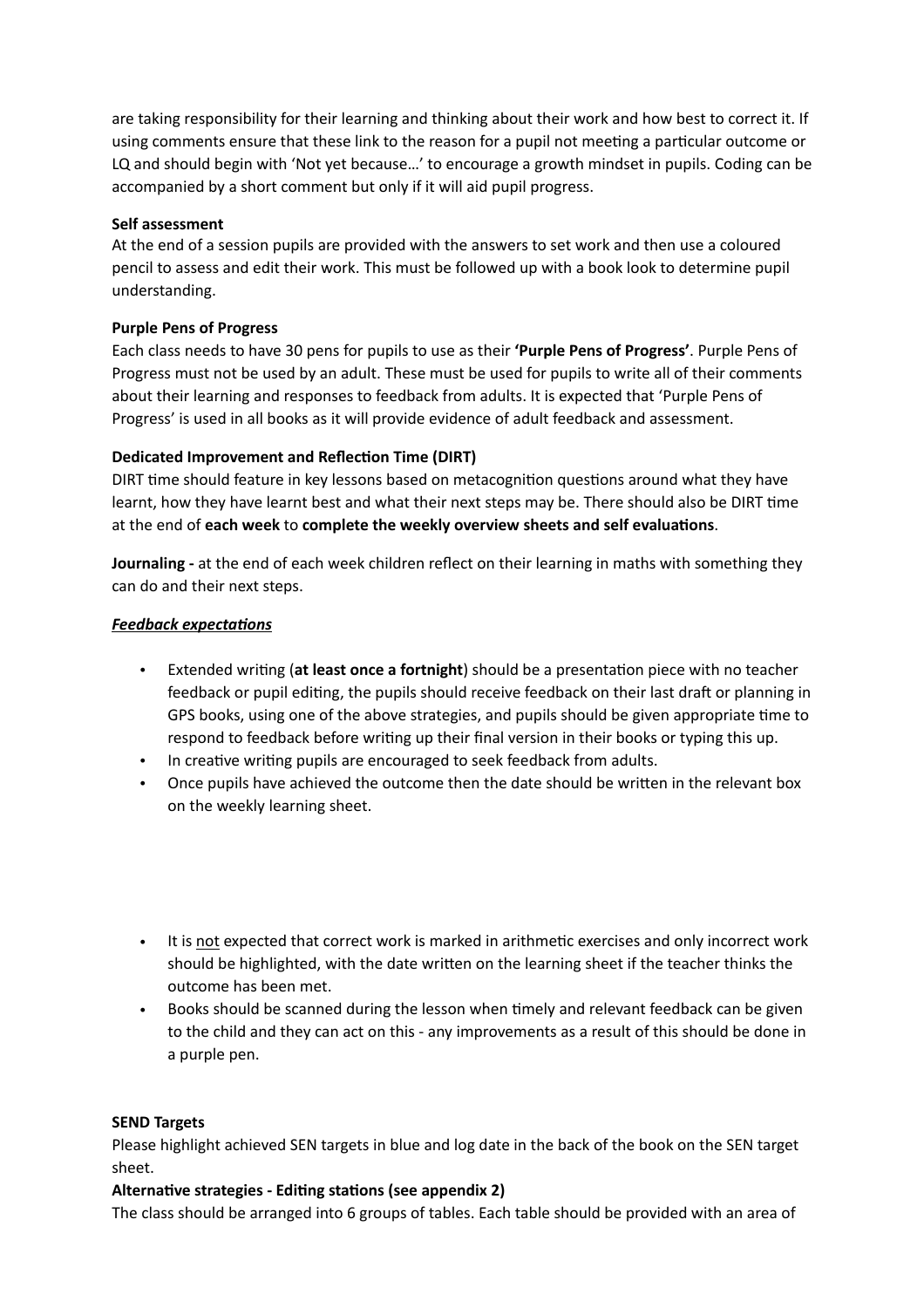writing that they are required to review, three tables should be focussed on non-negotiables - e.g. spellings, capital letters and full stops; the next three tables should be linked explicitly to the success criteria for that piece of writing (see appendix 4). Pupils must then carousel around the different editing stations peer marking the work to be evaluated. All marking should be carried out in coloured pencil. Pupils should spend 5-10 minutes on each table. Each table must also be provided with a challenge for those that have completed the editing. Pupils should offer feedback that is Kind, Specific and Helpful and should verbally offer improvements to their partner. A class could have on display a 'Peer Marking Agreement' to help them with offering feedback and ensure that expectations are clear. If using a 'Peer Marking Agreement' this should be created before editing stations are introduced.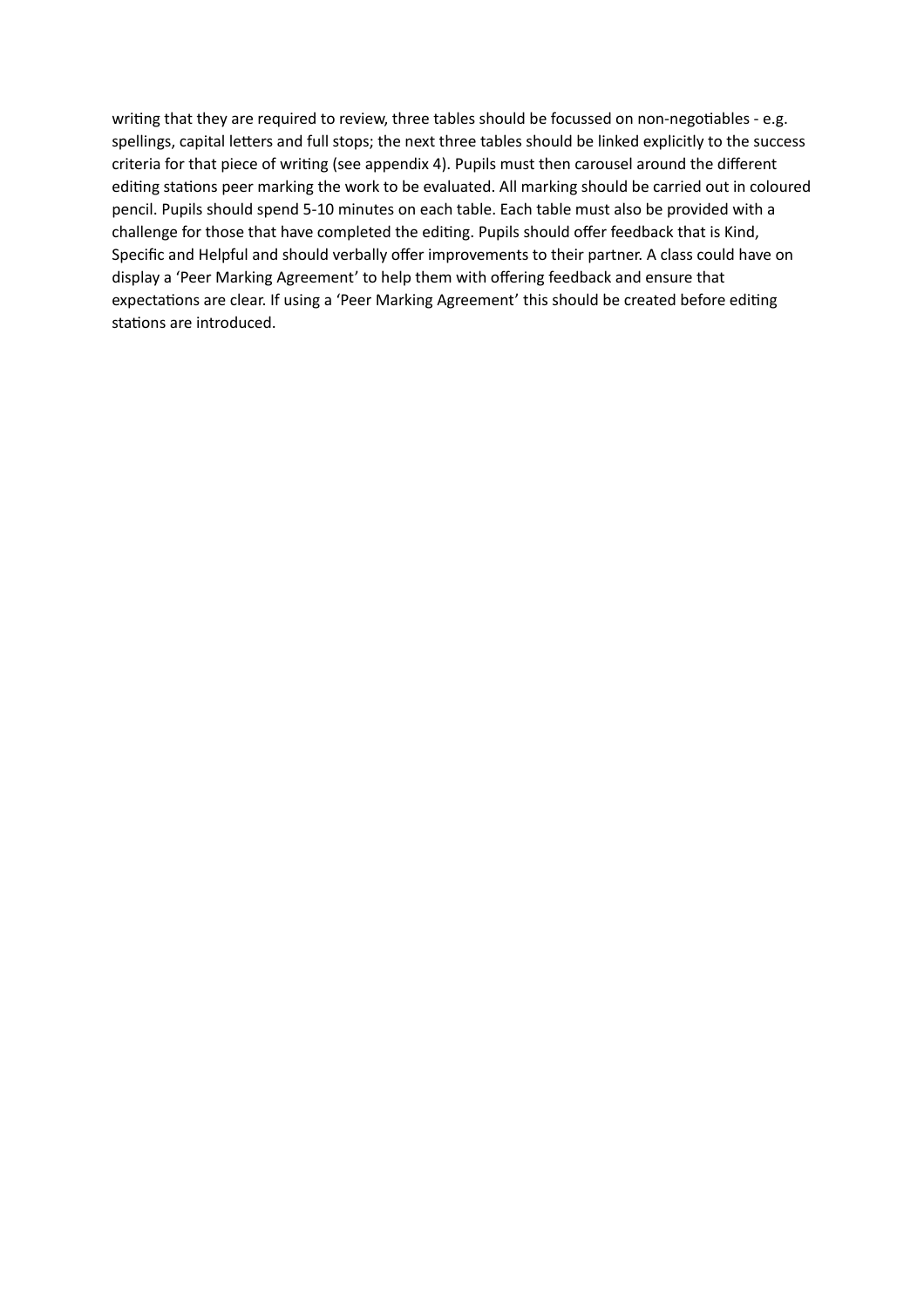**Appendix 1:**

| Year:                                                                        |  |                          |  |  |
|------------------------------------------------------------------------------|--|--------------------------|--|--|
|                                                                              |  | Term:                    |  |  |
|                                                                              |  | Topic:                   |  |  |
| Week:<br>History Geography Science Computing Art DT Citizenship/PSHE English |  |                          |  |  |
|                                                                              |  | <b>Outcome Completed</b> |  |  |
|                                                                              |  |                          |  |  |
|                                                                              |  |                          |  |  |
|                                                                              |  |                          |  |  |
|                                                                              |  |                          |  |  |
|                                                                              |  |                          |  |  |
| Key Vocabulary:                                                              |  |                          |  |  |
|                                                                              |  |                          |  |  |
|                                                                              |  |                          |  |  |
|                                                                              |  |                          |  |  |
|                                                                              |  |                          |  |  |
|                                                                              |  |                          |  |  |
| Self evaluation:                                                             |  |                          |  |  |
|                                                                              |  |                          |  |  |
|                                                                              |  |                          |  |  |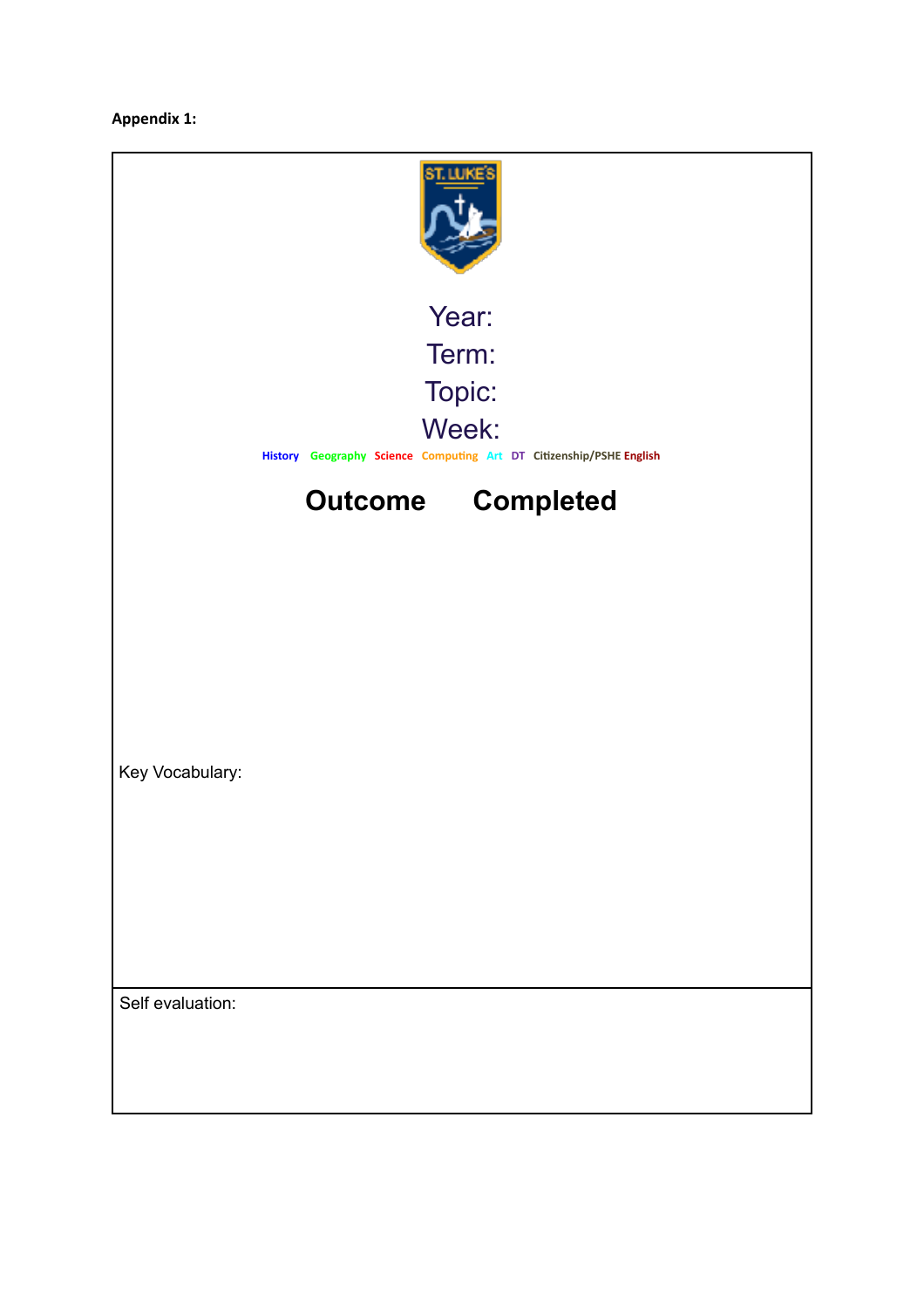

Have a look for -

- Capital letters (start of sentences and proper nouns)
- ●Full stops to finish sentences
- Question marks or exclamation marks if needed
- Commas in a list or to separate clauses.
- ●Brackets to add extra information

### **Challenge - semi-colon if you know how it works, show me!**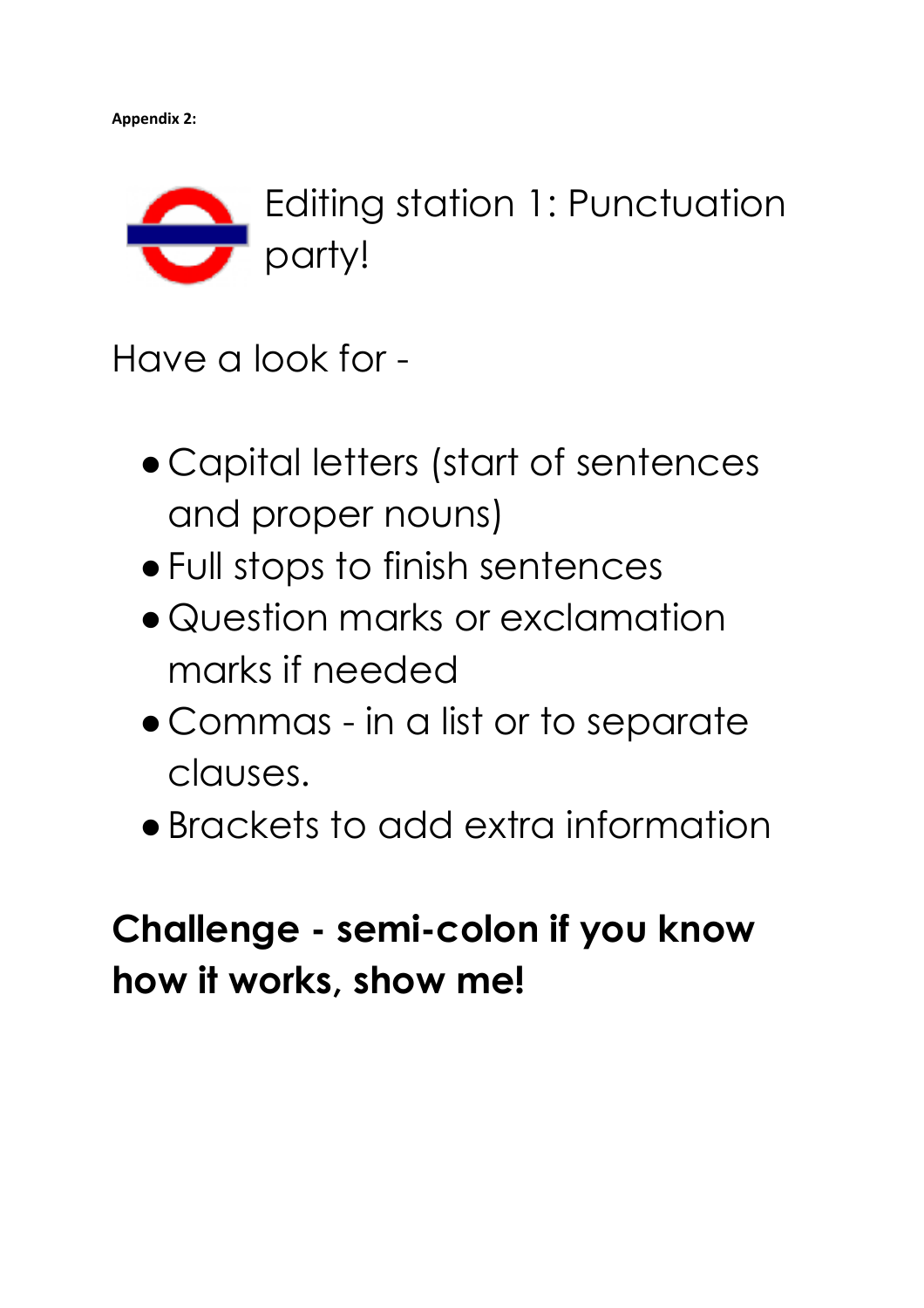

Editing station 2: Adverbial phrases.

Have a look for -

- ●Adverbs in your sentences (hint: ly words)
- ●Phrases that tell the reader when/ where/how/why
- ●Prepositional phrases under/ above/between

**Challenge - can you switch your sentence structure around to have a fronted adverbial?**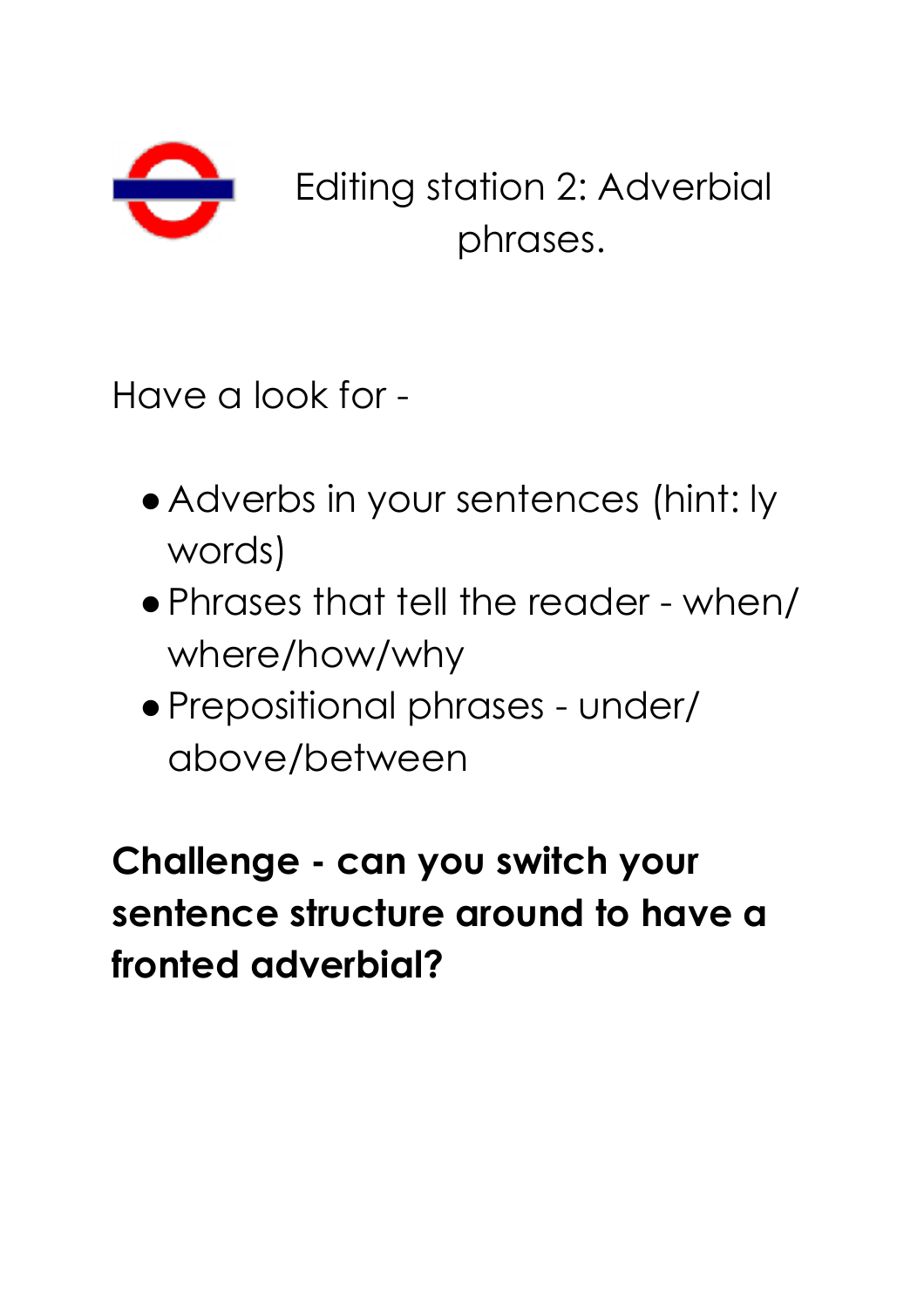

- ●Lots of sentences starting with articles: the, a or an
- ●Switching your sentence structure so that your openers are varied.

# **Challenge - can you use a possessive, quantifier or demonstrative determiner?**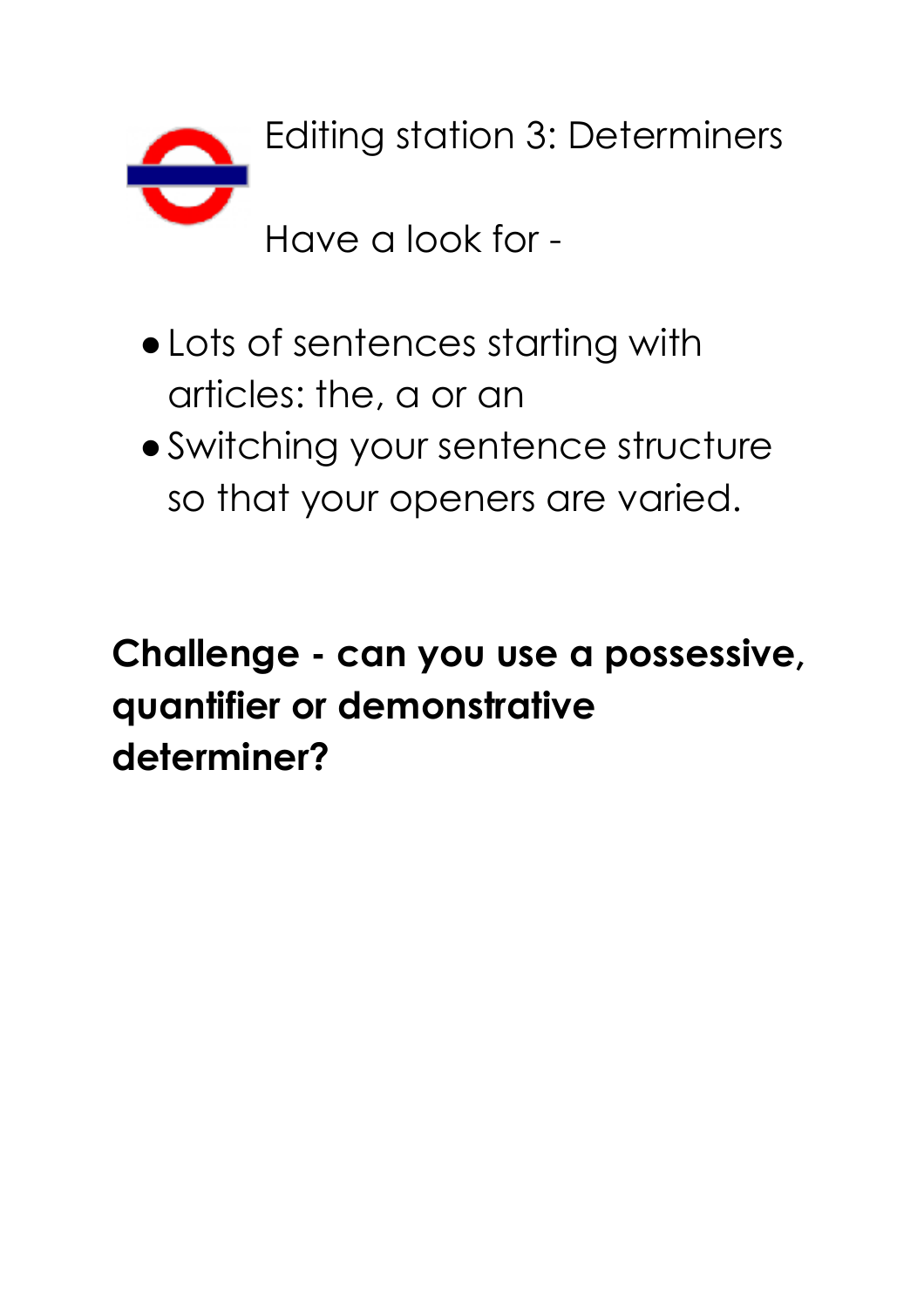

- ●Spellings that don't look right.
- ●Words from your spelling list.

Use dictionaries to help you find incorrect words.

# **Challennnge - can you find all your misspelled words?**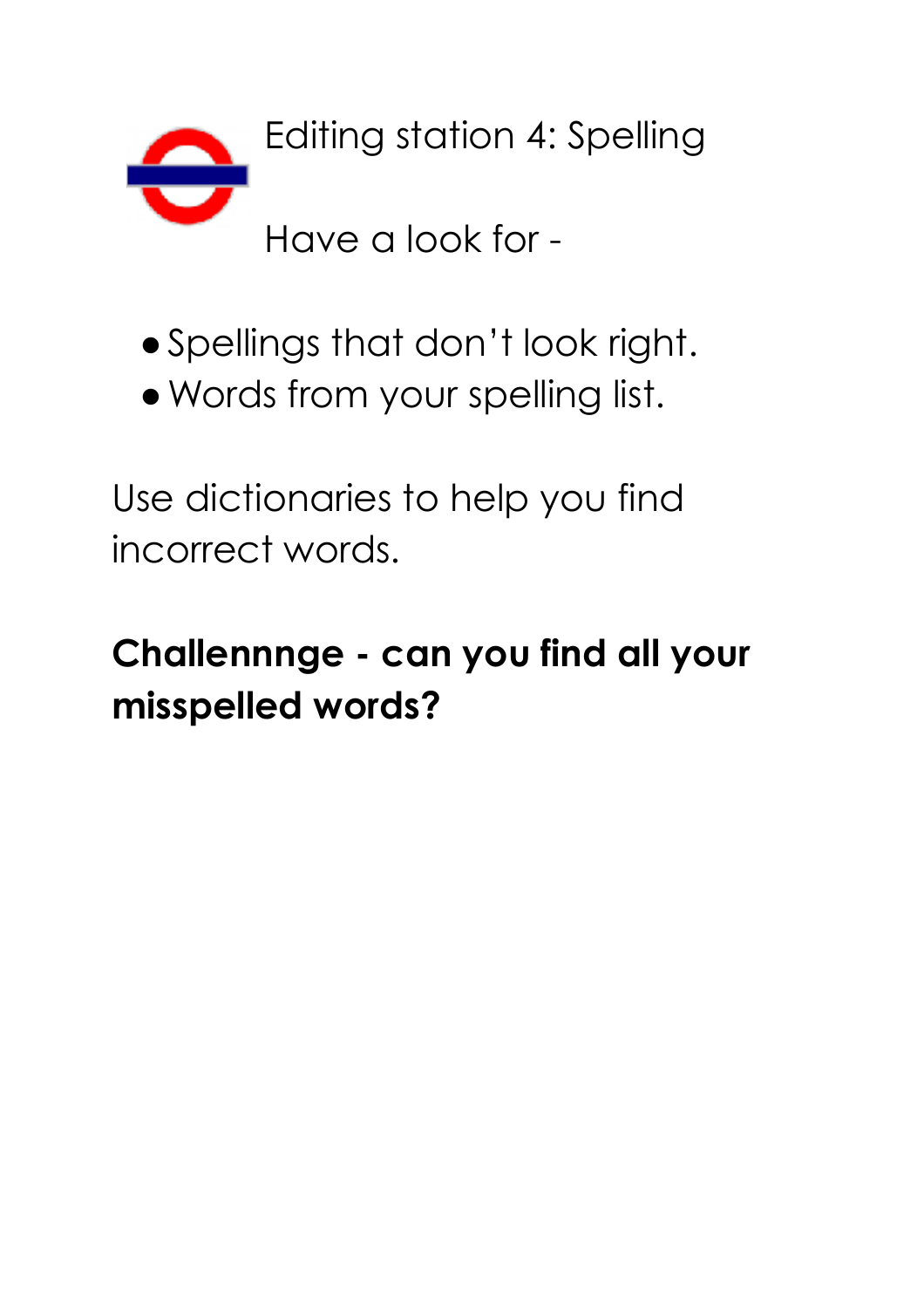Editing station 5: Imagery

Have a look for -

- ●Similes as/like
- ●Metaphor it is a
- ●Personification Bring inanimate objects to life
- ●Alliteration four fluffy feathers
- ●Assonance ignite lights in the night

# **Challenge - can you add an appropriate example of onomatopoeia?**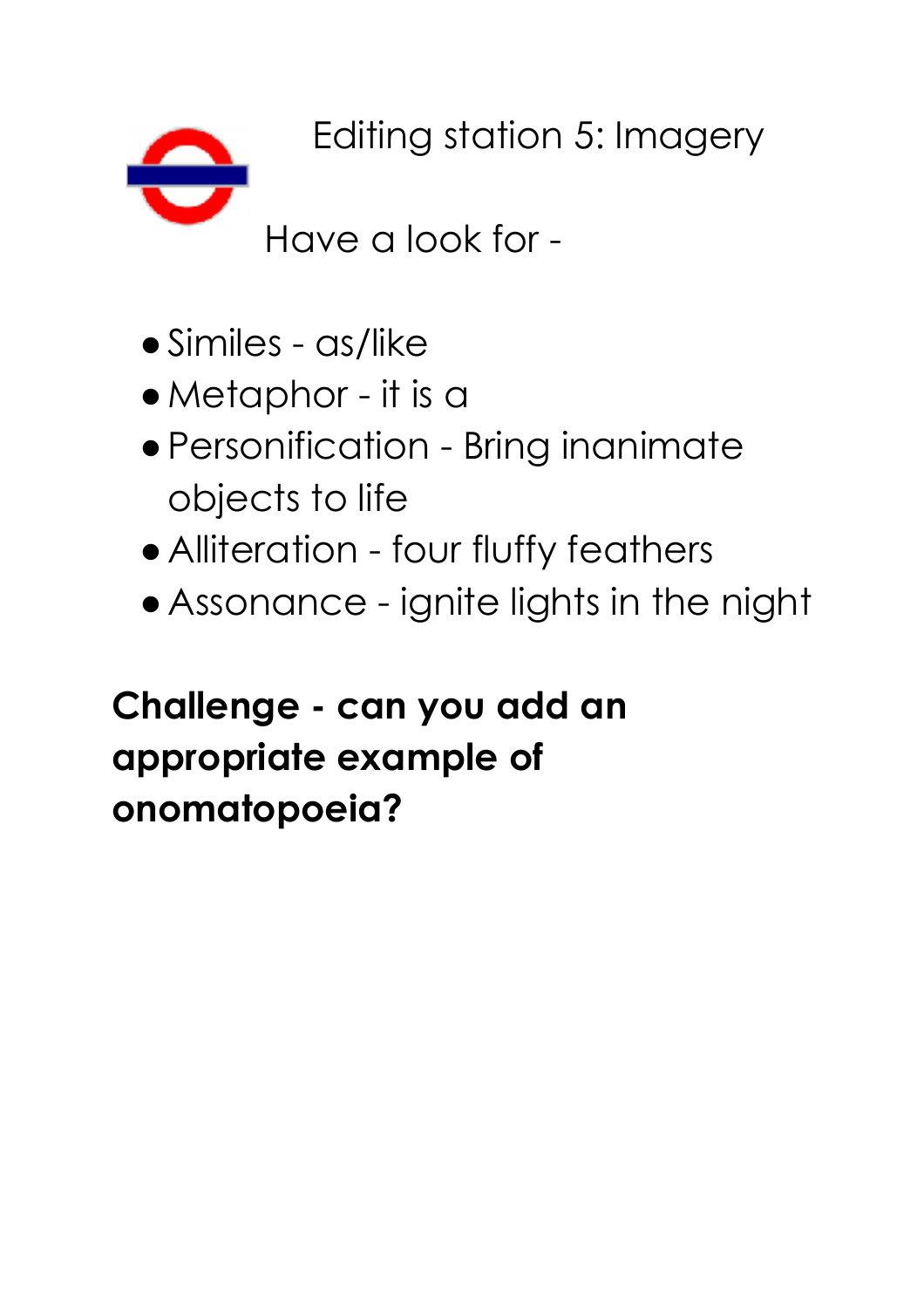

Have a look for -

- ●Dull adjectives
- ●Boring verbs
- ●Alternatives in the thesaurus

### **Challenge - can you uplevel your conjunctions?**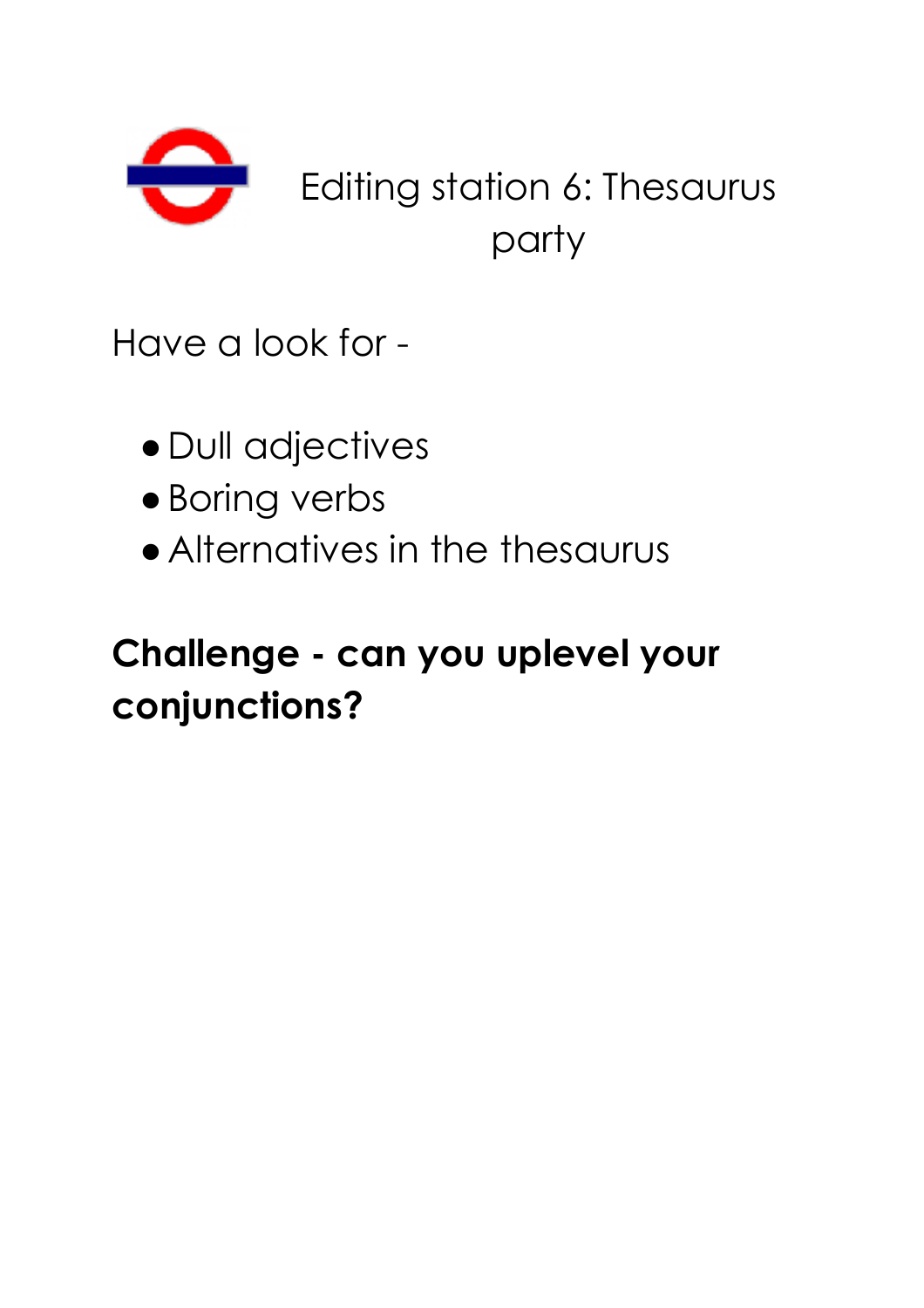**Appendix 3:**

#### **Feedback overview**

#### **Feedback should be timely and should support pupil progress-**

#### *Feedback expectations*

- **Green pen** for written comments, coding and dating where outcomes have been met.
- Use of **marking code** to bring pupils attention to common mistakes in their work.
- **Highlighter** for addressing misconceptions, mistakes and identifying when an outcome has not been met due to pupil and for 'orange yellow Box' feedback.
- Pupils must use **Purple Pens of Progress** for self editing/assessment.
- **Purple Pens of Progress** for responding to **all** feedback.
- **Blue Highlighter** should be used for completing SEND Targets
- Pupils should be given **appropriate time** to respond to feedback before writing up their final version in their books.
- When using highlighters, short comments can also be used only if they will aid pupil progress.
- It is not expected that correct work is marked in arithmetic exercises and only incorrect work should be highlighted yellow orange, with the date written on the learning sheet if the teacher thinks the outcome has been met.
- Books to be scanned by staff ideally **during** each lesson to ensure pupils are on track and redirected if necessary.
- Feedback to be given by **any** adult best placed to do this i.e. if TA or classroom support work with a group they should ideally give feedback to the children (with guidance from Teacher if necessary)

#### *Feedback strategies*

- **Weekly learning sheets** in Topic books detailing outcomes for the coming week. Teacher or pupils to date when outcome when met, highlight yellow orange if pupil does not meet and this will become their next step, line through in green if to be carried over to following week.
- **Live feedback** evidenced through use of Purple Pens of Progress.
- **Coding** to be used across all subjects only in green pen if actioned by an adult.
- **Self/peer assessment**  pupils check their own or others work against answers provided.
- Not yet because… any comment written by an adult linked to not meeting the outcome must start with 'Not yet because' to promote a growth mindset in pupils.
- **DIRT time** scheduled in key lessons using metacognition questions to allow pupils to respond to feedback.